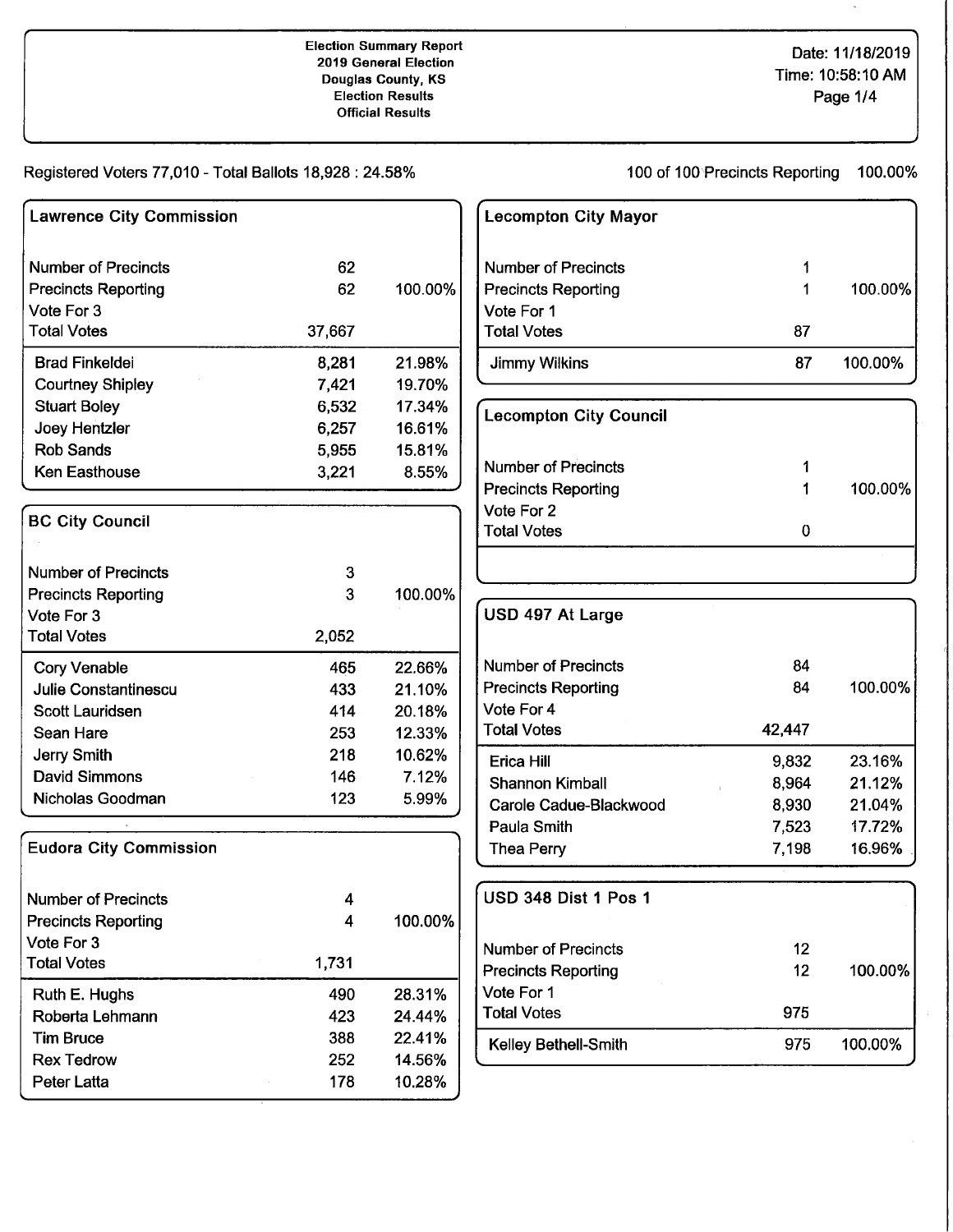### Election Summary Report 2019 General Election Douglas County, KS Election Results Official Results

# Date: 11/18/2019 Time: 10:58:10 AM Page 2/4

Registered Voters 77,010 - Total Ballots 18,928: 24.58%

100 of 100 Precincts Reporting 100.00%

| USD 348 Dist 1 Pos 4 Unexpired |                 |         | <b>USD 343 Pos 2</b>                 |            |                  |
|--------------------------------|-----------------|---------|--------------------------------------|------------|------------------|
| <b>Number of Precincts</b>     | 12              |         | <b>Number of Precincts</b>           | 8          |                  |
| <b>Precincts Reporting</b>     | 12 <sub>2</sub> | 100.00% | <b>Precincts Reporting</b>           | 8          | 100.00%          |
| Vote For 1                     |                 |         | Vote For 1                           |            |                  |
| <b>Total Votes</b>             | 938             |         | <b>Total Votes</b>                   | 383        |                  |
| Phillip J. Harvey              | 938             | 100.00% | Jackalynn Aldrich<br>DeAnn Hupe Seib | 195<br>188 | 50.91%<br>49.09% |
| <b>USD 348 Dist 2 Pos 2</b>    |                 |         | <b>USD 343 Pos 3</b>                 |            |                  |
| <b>Number of Precincts</b>     | 12 <sub>2</sub> |         |                                      |            |                  |
| <b>Precincts Reporting</b>     | 12              | 100.00% | <b>Number of Precincts</b>           | 8          |                  |
| Vote For 1                     |                 |         | <b>Precincts Reporting</b>           | 8          | 100.00%          |
| <b>Total Votes</b>             | 989             |         | Vote For 1                           |            |                  |
| <b>Tony Brown</b>              | 989             | 100.00% | <b>Total Votes</b>                   | 372        |                  |
|                                |                 |         | Emily A.P. Riner                     | 372        | 100.00%          |
| USD 348 Dist 3 Pos 3           |                 |         | USD 343 At Large                     |            |                  |
| <b>Number of Precincts</b>     | 12              |         |                                      |            |                  |
| <b>Precincts Reporting</b>     | 12              | 100.00% | <b>Number of Precincts</b>           | 8          |                  |
| Vote For 1                     |                 |         | <b>Precincts Reporting</b>           | 8          | 100.00%          |
| <b>Total Votes</b>             | 980             |         | Vote For 1                           |            |                  |
| <b>Ande Parks</b>              | 980             | 100.00% | <b>Total Votes</b>                   | 361        |                  |
|                                |                 |         | Travis O. Daniels                    | 361        | 100.00%          |
| USD 348 At Large               |                 |         | USD 491 At Large                     |            |                  |
| <b>Number of Precincts</b>     | 12              |         |                                      |            |                  |
| <b>Precincts Reporting</b>     | 12              | 100.00% | <b>Number of Precincts</b>           | 8          |                  |
| Vote For 1                     |                 |         | <b>Precincts Reporting</b>           | 8          | 100.00%          |
| <b>Total Votes</b>             | 928             |         | Vote For 4                           |            |                  |
| <b>Carrie Stevens</b>          | 928             | 100.00% | <b>Total Votes</b>                   | 2,298      |                  |
|                                |                 |         | Mark Chrislip                        | 634        | 27.59%           |
| <b>USD 343 Pos 1</b>           |                 |         | Lynn Reazin                          | 583        | 25.37%           |
|                                |                 |         | <b>Becky Plate</b>                   | 566        | 24.63%           |
|                                |                 |         | <b>Bryan Maring</b>                  | 515        | 22.41%           |
| <b>Number of Precincts</b>     | 8               |         |                                      |            |                  |
| <b>Precincts Reporting</b>     | 8               | 100.00% |                                      |            |                  |
| Vote For 1                     |                 |         |                                      |            |                  |
| <b>Total Votes</b>             | 355             |         |                                      |            |                  |
| Jarae Essman                   | 355             | 100.00% |                                      |            |                  |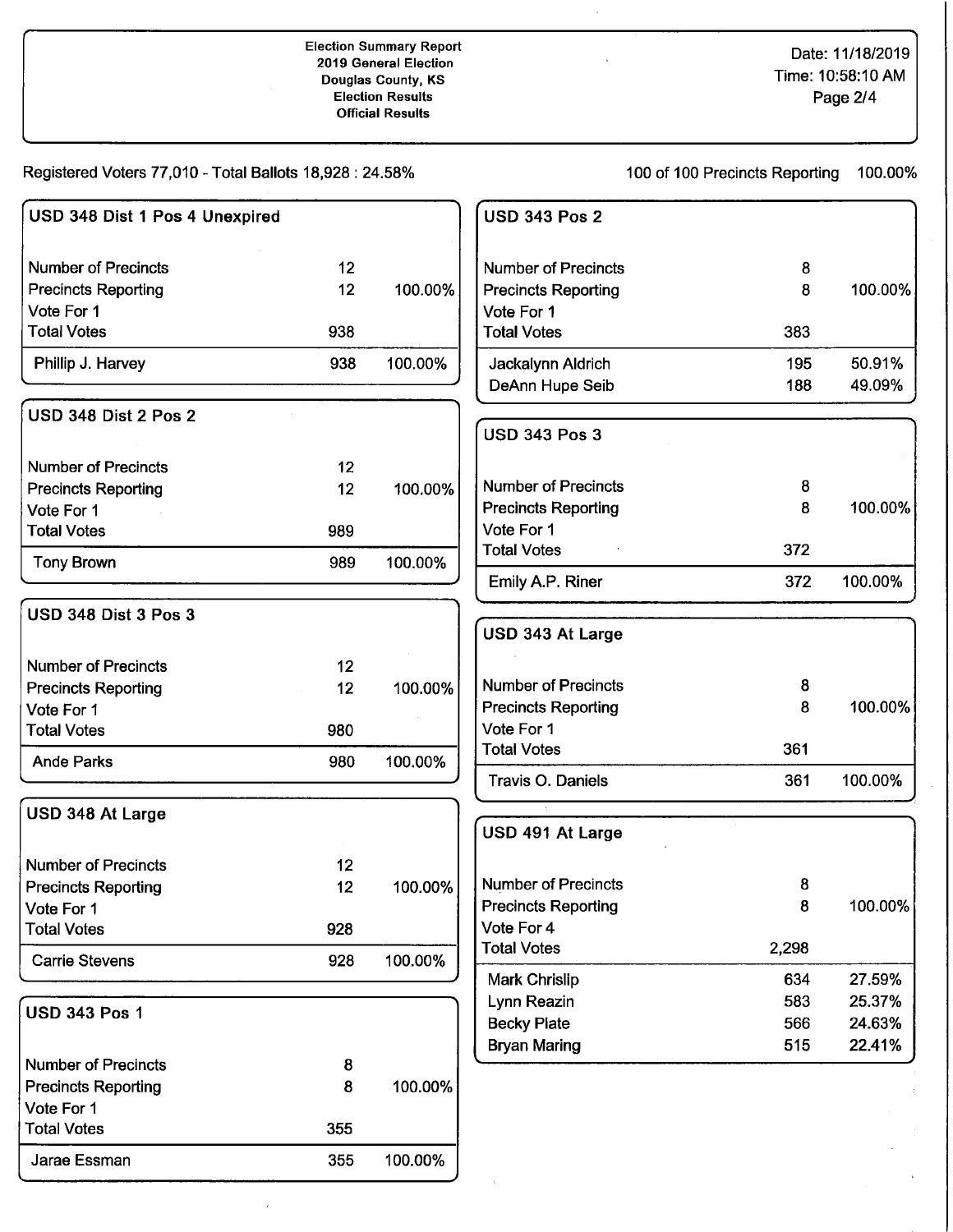Registered Voters 77,010- Total Ballots 18,928: 24.58%

 $\overline{\phantom{a}}$ 

100 of 100 Precincts Reporting 100.00%

| USD 289 Dist 1 Pos 1        |    |         | USD 450 Dist A Pos 1       |              |         |
|-----------------------------|----|---------|----------------------------|--------------|---------|
| <b>Number of Precincts</b>  | 3  |         | <b>Number of Precincts</b> | 3            |         |
| <b>Precincts Reporting</b>  | 3  | 100.00% | <b>Precincts Reporting</b> | 3            | 100.00% |
| Vote For 1                  |    |         | Vote For 1                 |              |         |
| <b>Total Votes</b>          | 36 |         | <b>Total Votes</b>         | 63           |         |
| Dawn Whalen                 | 36 | 100.00% | <b>Lauren Tice Miller</b>  | 42           | 66.67%  |
|                             |    |         | <b>Matt Stadler</b>        | 21           | 33.33%  |
| USD 289 Dist 2 Pos 2        |    |         |                            |              |         |
|                             |    |         | USD 450 Dist B Pos 2       |              |         |
| <b>Number of Precincts</b>  | 3  |         |                            |              |         |
| <b>Precincts Reporting</b>  | 3  | 100.00% | <b>Number of Precincts</b> | 3            |         |
| Vote For 1                  |    |         | <b>Precincts Reporting</b> | 3            | 100.00% |
| <b>Total Votes</b>          | 35 |         | Vote For 1                 |              |         |
| <b>Gavin Fouts</b>          | 35 | 100.00% | <b>Total Votes</b>         | 55           |         |
|                             |    |         | Rocky J Busenitz           | 55           | 100.00% |
| <b>USD 289 Dist 3 Pos 3</b> |    |         |                            |              |         |
|                             |    |         | USD 450 Dist C Pos 3       |              |         |
| <b>Number of Precincts</b>  | 3  |         |                            |              |         |
| <b>Precincts Reporting</b>  | 3  | 100.00% | <b>Number of Precincts</b> | 3            |         |
| Vote For 1                  |    |         | <b>Precincts Reporting</b> | 3            | 100.00% |
| <b>Total Votes</b>          | 34 |         | Vote For 1                 |              |         |
| Jeremi Thompson             | 34 | 100.00% | <b>Total Votes</b>         | 55           |         |
|                             |    |         | Eric G. Deitcher           | 55           | 100.00% |
| USD 289 At Large            |    |         |                            |              |         |
|                             |    |         | USD 450 At Large           |              |         |
| <b>Number of Precincts</b>  | 3  |         |                            |              |         |
| <b>Precincts Reporting</b>  | 3  | 100.00% | <b>Number of Precincts</b> | 3            |         |
| Vote For 1                  |    |         | <b>Precincts Reporting</b> | $\mathbf{3}$ | 100.00% |
| <b>Total Votes</b>          | 35 |         | Vote For 1                 |              |         |
| <b>Beth Watson</b>          | 35 | 100.00% | <b>Total Votes</b>         | 58           |         |
|                             |    |         | Jason A Schulz             | 41           | 70.69%  |
|                             |    |         | Joel Manzanares            | 17           | 29.31%  |

 $\sim$ 

 $\bar{z}$